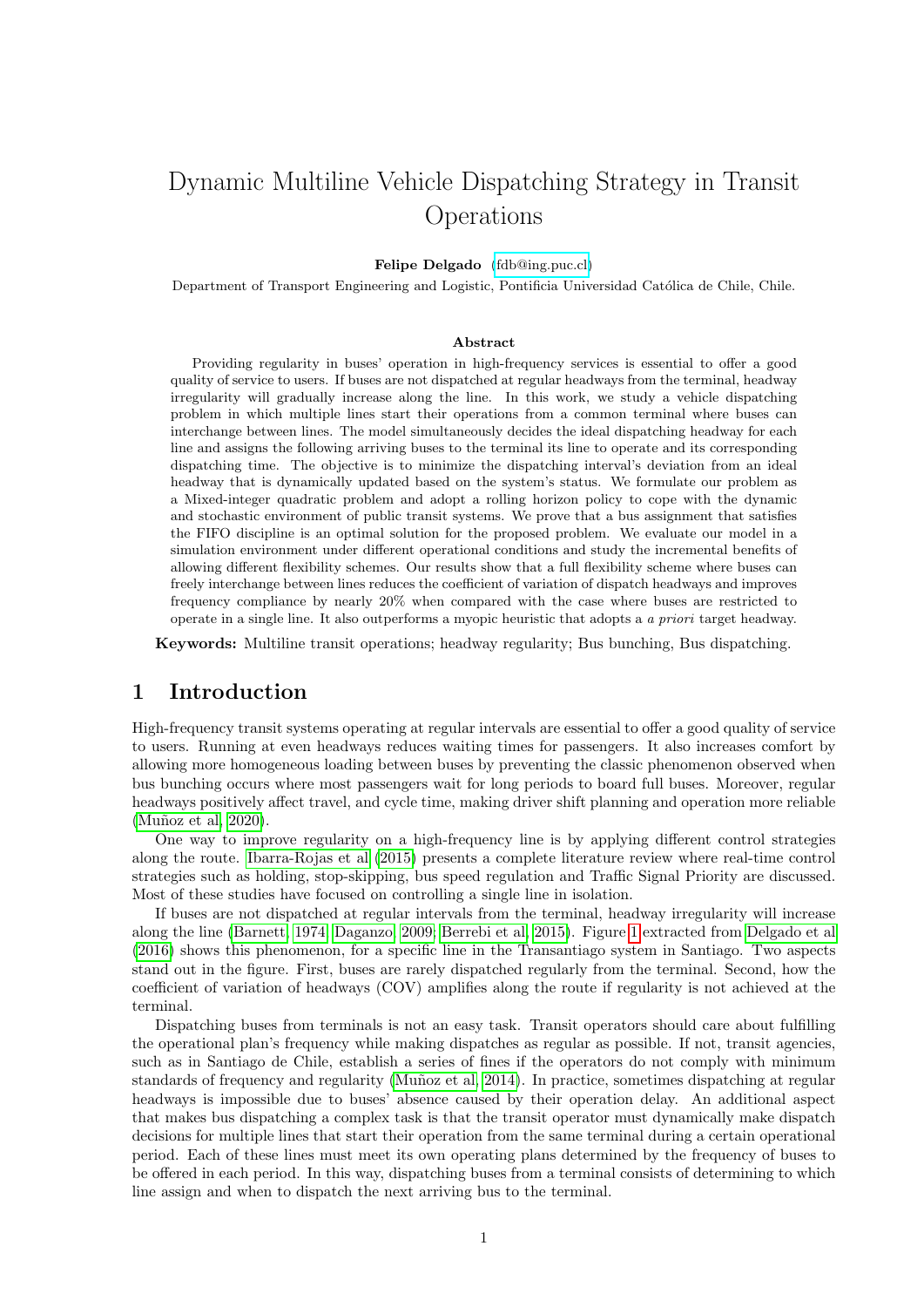<span id="page-1-0"></span>

Figure 1: Correlation between COV of headways at the terminal and middle of the route. Source [\(Delgado](#page-12-4) [et al, 2016\)](#page-12-4)

In this work, we introduce a real-time Multiline Vehicle Dispatching Problem (MLVDP), which dynamically assigns each bus that is about to arrive at the terminal, its line to operate in the next trip and its dispatch time. The objective seeks to comply with the frequency established in each line's operation program while minimizing the dispatching interval's deviation from the ideal one. Thus, we abandon the idea of a priori target headway [\(Daganzo, 2009;](#page-12-2) [Xuan et al, 2011;](#page-13-2) [Gkiotsalitis and Van Berkum, 2020\)](#page-12-5) and consider this ideal headway as a decision variable of our optimization model. This headway depends on the remaining number of buses to be dispatched and the time interval before the operational period ends.

The remainder of this article is organized as follows. In Section [2](#page-1-1) we present the related literature review. In Section [3](#page-2-0) we formally state the Multiline Vehicle Dispatching Problem (MLVDP), derive a FIFO dispatching discipline and propose a Rolling Horizon dispatching policy. Section [4](#page-6-0) presents our simulation experiments and results. Finally, Section [5](#page-11-0) conclude our work and suggest future research.

## <span id="page-1-1"></span>2 Literature Review

Real-time control strategies are among the most effective measures to fight bus bunching and its adverse effects on transport users in headway-based services. The literature has been prolific in studying and proposing different corrective strategies, which can be classified into two groups: station control and inter-station control. In the first group, we find holding [\(Eberlein et al, 2001;](#page-12-6) [Sun and Hickman, 2008;](#page-13-3) [Bartholdi III and Eisenstein, 2012;](#page-12-7) [Berrebi et al, 2015;](#page-12-3) Sánchez-Martínez et al, 2016; [Dai et al, 2019\)](#page-12-8), stop-skipping [\(Sun and Hickman, 2005;](#page-13-5) Cortés et al, 2010; [Zhang et al, 2020\)](#page-13-6) and boarding limits [\(Delgado](#page-12-10) [et al, 2012;](#page-12-10) Bueno-Cadena and Muñoz, 2017). As for inter-station control strategies, speed control [\(Daganzo and Pilachowski, 2011;](#page-12-12) [Bian et al, 2020\)](#page-12-13) and Traffic Signal Priority strategies [\(Delgado et al,](#page-12-14) [2015;](#page-12-14) [Chow et al, 2017\)](#page-12-15) stand out in the literature. Despite the important contributions of these studies, most of them have focused on controlling a single line at a time.

The real-time control strategies considering multiple lines that interact have been studied more recently in the literature. In most studies, the interaction between lines arises because dwell times at a stop are affected by waiting passengers who are indifferent between multiple lines and by transfers. Hernández [et al](#page-12-16) [\(2015\)](#page-12-16) proposed an optimization model based on holding strategy for a corridor with multiple bus lines. The authors apply their model employing a rolling horizon policy and compare the impacts of centralized versus decentralized control schemes. [Seman et al](#page-13-7) [\(2019\)](#page-13-7) presented a non-linear programming formulation for the same problem. Their numerical results show the superiority of the proposed multiline headway control over its single-line counterpart. [Argote-Cabanero et al](#page-12-17) [\(2015\)](#page-12-17) introduced a simple dynamic control that shows resilience under disruptions while the complexity of the problem remains stable as the system size grows. Schmöcker et al  $(2016)$  studied the effect of common lines on bus bunching dynamics. In their formulation, the authors consider the possibility of bus overtaking and include a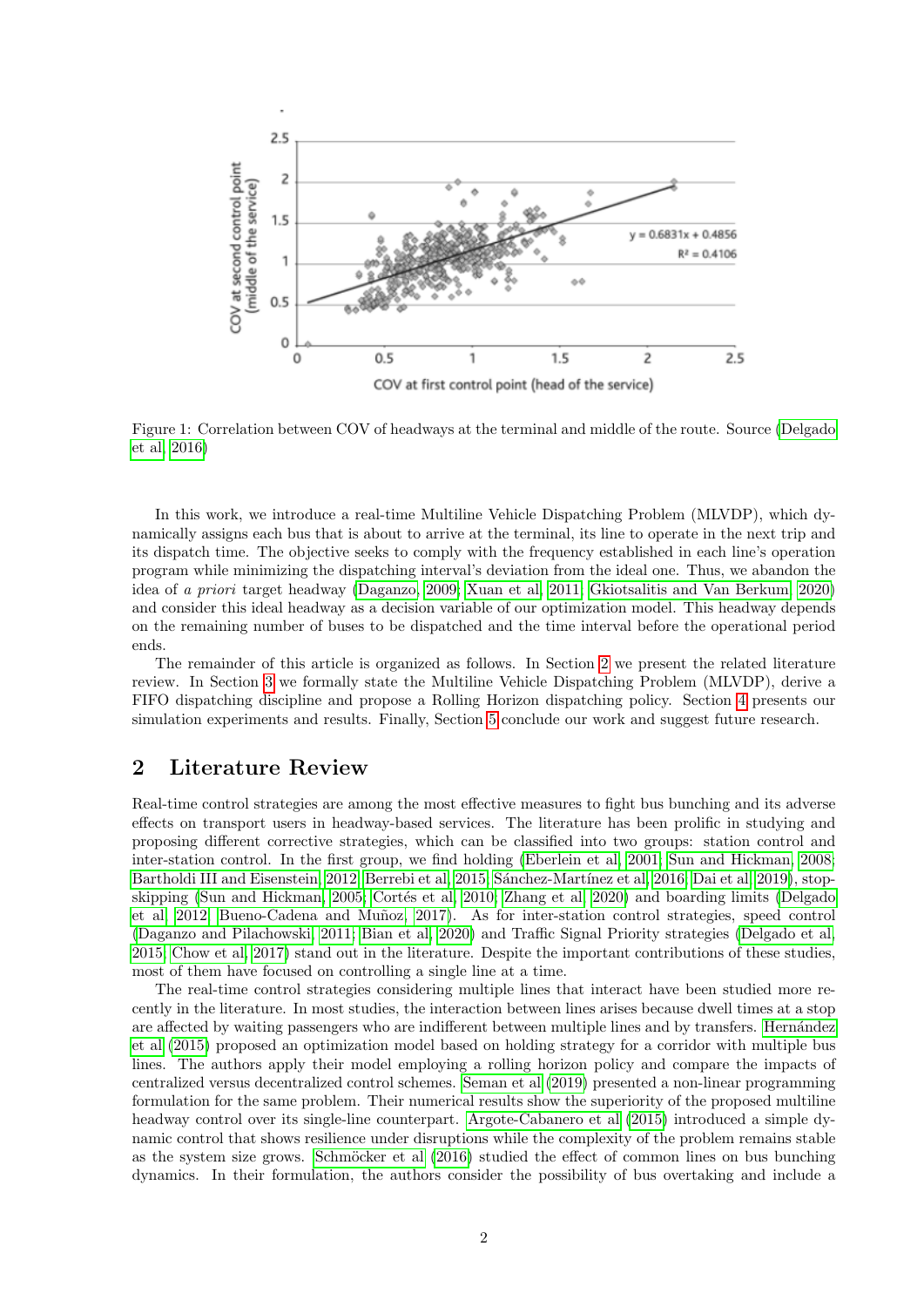passengers' route choice model based on hyperpaths. The authors demonstrate that common lines will have a positive effect on service regularity when overtaking is allowed.

[Petit et al](#page-13-9) [\(2019\)](#page-13-9) proposed a multiline bus substitution strategy, where standby buses are shared across lines. Under this setting, the transit agency has to decide how to dispatch (insert) standby buses and where to reposition the retired ones. The authors used continuum approximation to model the problem and proposed an Approximate Dynamic Programming algorithm to solve the infinite-horizon stochastic dynamic program.

To our knowledge, [Gkiotsalitis and Van Berkum](#page-12-5) [\(2020\)](#page-12-5) is the only work that explicitly addresses the problem of bus dispatching from a terminal. The authors considered a single line and proposed a rolling-horizon optimization model that determines buses' dispatching time to deviate from a priori target headway as little as possible. To efficiently solve the problem, the authors developed a convex reformulation of the problem.

Our work extends [Gkiotsalitis and Van Berkum](#page-12-5) [\(2020\)](#page-12-5) paper by considering the problem of bus dispatching from a terminal where multiple lines begin their service. In this case, the interaction between lines is manifested in sharing or exchanging buses between lines. In particular, we consider the following to be our main contributions:

- We formulate, study and solve a model to dispatch buses from a terminal where multiple lines start their operations. To our knowledge, ours is the first model to integrate bus assigning and dispatching times decisions while abandon the idea of a priori target headway in a setting where multiple lines can interchange their buses.
- We include a complete mathematical analysis and prove that a FIFO discipline is an optimal dispatching policy.
- We empirically study the value of i) having more accurate travel time predictions and ii) allowing different flexibility schemes. In our case, we define flexibility as the possibility to interchange or share buses to allow them to operate in different lines.

# <span id="page-2-0"></span>3 Problem Statement

Now, we formally state the Multiline Vehicle Dispatching Problem (MLVDP), which dynamically assigns the line to operate and the dispatching time for the following arriving buses to the terminal.The objective of the MLVDP is to minimize the dispatching interval's deviation from the ideal headway, which is dynamically updated based on the current status of the system.

### 3.1 Problem definition

Consider a terminal where a set of  $L$  lines start their operations. Every line is defined by the set of buses in operation, denoted by  $\mathcal{B}_l$  and its operational plan during each period (e.g., morning peak), represented by its nominal frequency  $fr_l$ . At every point in time t, we know the time interval H before the period ends. Also, for every line  $l \in L$ , we have information of the time elapsed  $d_{l,0}$  since the last bus (denoted by 0) was dispatched, and the number of buses  $r_l$  that need to be dispatched during the next H units of time to fulfill the operational plan. Additionally, we consider a subset of buses  $B_l \subseteq B_l$  that represents the buses contemplated in the planning horizon. For each bus  $b \in B_l$  we estimate in real-time, based on GPS data and historical information, the remaining time  $f_{l,b}$  for the arrival of each of these buses to the terminal.

Based on the above information, every time a bus  $k_s \in \mathcal{B}_s$  arrives to the terminal the decision maker needs to make the following decisions:

- First, decide the optimal dispatching headway for each line  $h_l^*$  considering that  $r_l$  buses needs to be dispatched before the end of the period.
- Second, simultaneously assign the next arriving bus  $(k_s)$  as well as all buses included in  $B_l$ ,  $\forall l \in L$ to a line  $l \in L$  to operate during the next trip. Let  $x_{(s,k_s)(l,k_l)} \in \{0,1\}$  be a binary variable, which is equal to 1 if the bus  $k_s$  arriving from line s is assigned to be dispatched in position  $k_l$  of line l.
- Finally, set the corresponding dispatching time  $d_{l,k_l}, \forall k_l \in B_l, \forall l \in L$ . Let  $h_{l,i}$  denote the operational headway for a specific line l as the time between the dispatching times of trips i and  $i - 1$ .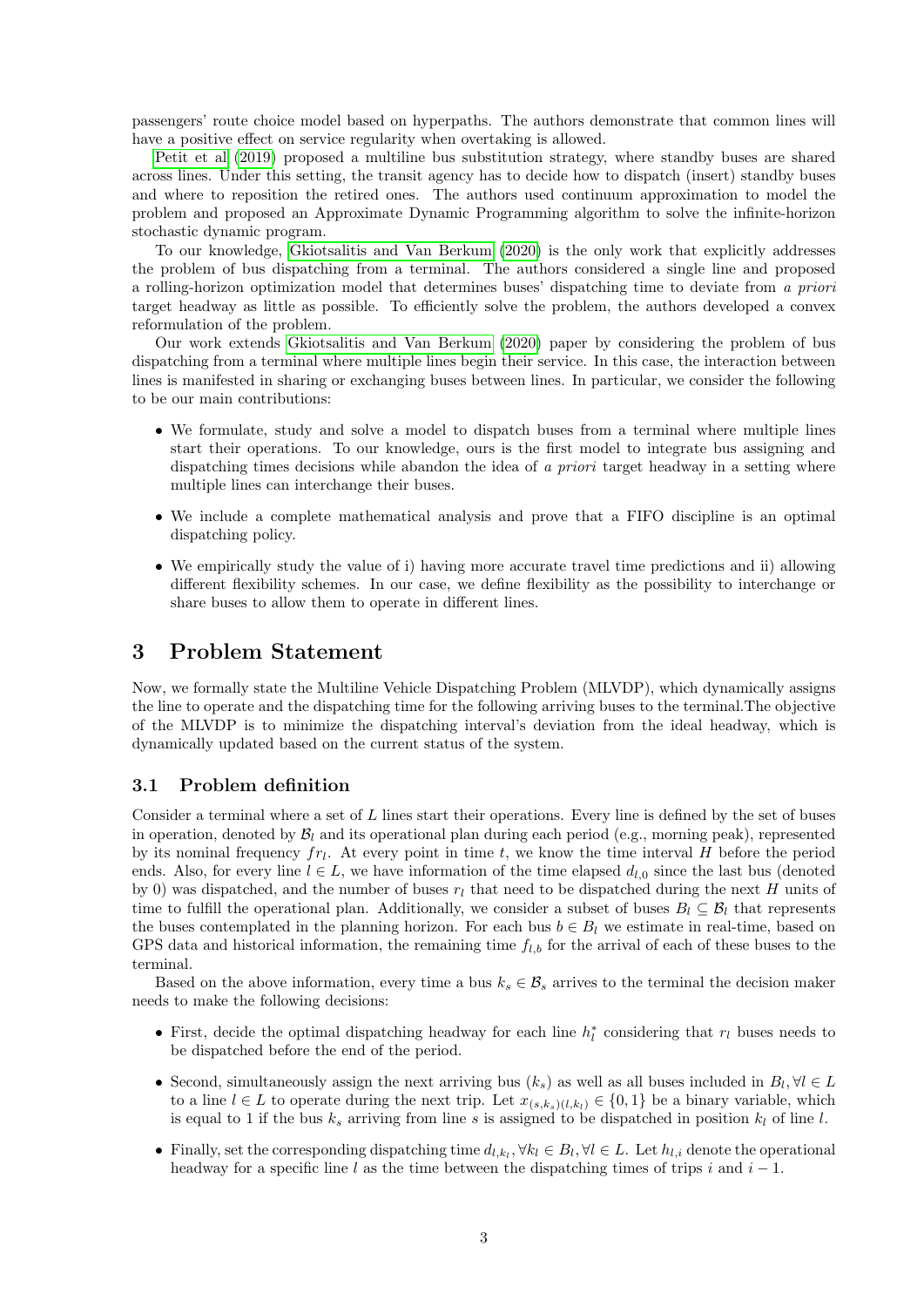### 3.2 Mathematical formulation of the MLVDP

Based on the above notation we now formulate the MLVDP as follow:

$$
Q = \min_{\mathbf{d},\mathbf{h},\mathbf{x}} \sum_{l \in L} \sum_{i \in B_l} (h_{l,i} - h_l^*)^2,
$$
\n(1)

$$
s.t. \t h_l^* \le \frac{H + d_{l,0}}{r_l}, \quad \forall l \in L,
$$
\t(2)

<span id="page-3-2"></span><span id="page-3-1"></span><span id="page-3-0"></span>
$$
h_l^* \ge \frac{H + d_{l,0}}{1 + r_l}, \quad \forall l \in L,\tag{3}
$$

<span id="page-3-4"></span>
$$
d_{l,i} \ge f_{s,j} \cdot x_{(s,j)(l,i)}, \quad \forall l \in L, \forall i \in B_l, \forall s \in L, \forall j \in B_s,
$$
\n
$$
(4)
$$

$$
h_{l,i} = d_{l,i} - d_{l,i-1}, \quad \forall l \in L, i \in B_l,
$$
  

$$
\sum_{l \in L} \sum_{i \in R,} x_{(l,i)(s,i)} = 1, \quad \forall s \in L, \forall j \in B_s,
$$
  
(6)

<span id="page-3-9"></span><span id="page-3-8"></span><span id="page-3-7"></span><span id="page-3-6"></span><span id="page-3-5"></span>
$$
\sum_{l \in L} \sum_{i \in B_l} x_{(l,i)(s,j)} = 1, \quad \forall s \in L, \forall j \in B_s,
$$
  

$$
\sum_{s \in L} \sum_{j \in B_s} x_{(l,i)(s,j)} = 1, \quad \forall l \in L, \forall i \in B_s,
$$
  
(7)

$$
x_{(s,k_s)(l,k_l)} \in \{0,1\}, \quad \forall l \in L, \forall i \in B_l, \forall s \in L, \forall j \in B_s,\tag{8}
$$

$$
d_{l,i} \ge 0, h_{l,i} \ge 0, \quad \forall l \in L, \forall i \in B_l,
$$
\n
$$
(9)
$$

The objective of the problem [\(1\)](#page-3-0) intends to dispatch at regular headways all buses included in the planning horizon for each of the lines that start their operations from the terminal. Thus, the objective function is to minimize the sum of the dispatching interval's deviation from the optimal dispatching headway of each line  $(h_l^*).$ 

The set of constraints [\(2\)](#page-3-1)-[\(3\)](#page-3-2) determine for each line, the lower and upper bound of the optimal dispatching headway. Figure [2](#page-3-3) shows the evolution of bus dispatches from time t onwards. The lower bound [\(2\)](#page-3-1) is obtained by noting that all  $r_l$  buses must be dispatches during the period H. The first dispatch must occur  $h_l^* - d_{l,0}$  unit of time after time t, while the following  $(r_l - 1)$  buses needs to be dispatched every  $h_l^*$  units of time. The upper bound [\(3\)](#page-3-2) establish that for a smooth transition between two consecutive operational periods (e.g., morning peak and off-peak period), the interval between the end of the period and the last dispatch must be at most the optimal headway  $h_l^*$ .

Constraint [\(4\)](#page-3-4) determine the dispatching times for each bus in each line included in the planning horizon, while constraint [\(5\)](#page-3-5) define the dispatching headway between two consecutive buses of the same line.

<span id="page-3-3"></span>Constraint [\(6\)](#page-3-6) ensures that every new trip  $j \in B_s$  is executed by only one of any of the buses about to arrive at the terminal, which can be either of the same or a different line, while constraint [\(7\)](#page-3-7) assigns an arriving bus  $i \in B_l$  to a new trip and line. The nature of the variables is imposed in [\(8\)](#page-3-8) and [\(9\)](#page-3-9).



Figure 2: Dispatching dynamics.

Program Q is a Mixed-integer quadratic problem that simultaneously decides, for each of the lines that start their operations from the terminal their optimal dispatching headway. Also, for each of the buses included in the planning horizon, the MLVDP determines the dispatching time and the line to operate on its next trip.

### 3.3 Uniqueness of the solution and optimal dispatch policy

Given a feasible assignment  $\hat{x}$ , problem Q reduces to find the bus dispatching times at minimum cost by solving the following problem: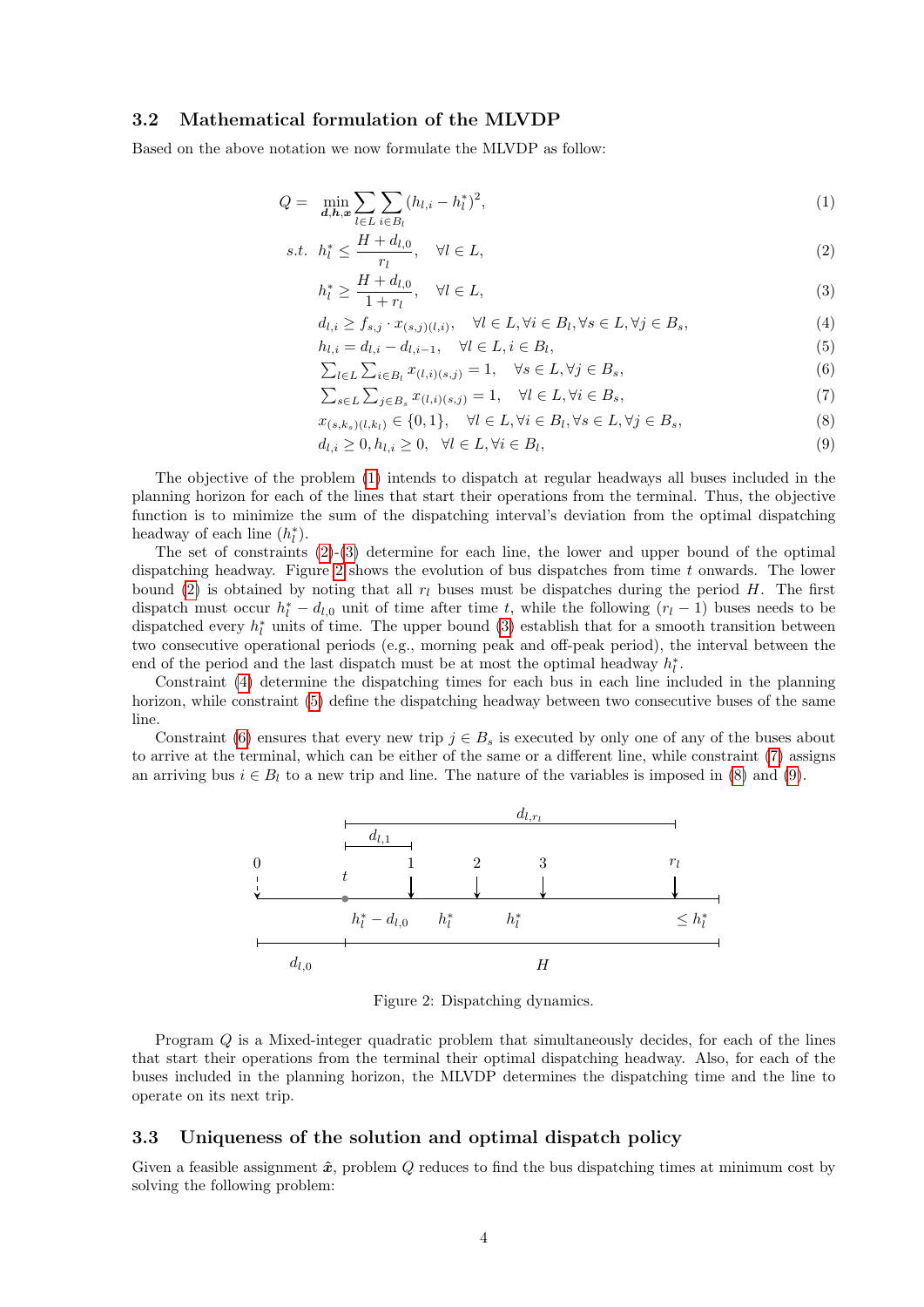$$
Q(\hat{\boldsymbol{x}}, \boldsymbol{d}, \boldsymbol{h}) = \min_{\boldsymbol{d}, \boldsymbol{h}} g(\boldsymbol{h}) = \sum_{l \in L} \sum_{i \in B_l} (h_{l,i} - h_l^*)^2
$$
  
s.t.  $h_l^* \le \frac{H + d_{l,0}}{r_l}, \quad \forall l \in L$   
 $h_l^* \ge \frac{H + d_{l,0}}{1 + r_l}, \quad \forall l \in L,$   
 $d_{l,i} \ge f_{s,j} \cdot \hat{x}_{(s,j)(l,i)}, \quad \forall l \in L, \forall i \in B_l, \forall s \in L, \forall j \in B_s,$   
 $h_{l,i} = d_{l,i} - d_{l,i-1}, \quad \forall l \in L, i \in B_l,$   
 $d_{l,i} \ge 0, h_{l,i} \ge 0, \quad \forall l \in L, \forall i \in B_l,$ 

Problem  $Q(\hat{x}, d, h)$  has a quadratic objective function with linear set of constraints. Following the same procedure as in [Gkiotsalitis and Van Berkum](#page-12-5) [\(2020\)](#page-12-5) we would demostrate that problem  $Q(\hat{x}, d, h)$ is convex.

**Theorem.** Problem  $Q(\hat{x}, d, h)$  is convex, thus every local minimum of the problem is also globally optimum (there may be more than one).

*Proof.* The set of constraints of  $Q(\hat{x}, d, h)$  are linear and thus the domain is a convex set. To prove that  $g(\mathbf{h})$  is convex, we note that it can be expressed as  $g(\mathbf{h}) = \sum_{l \in L} g_l(\mathbf{h})$  with  $g_l(\mathbf{h}) = \sum_{i \in B_l} (h_{l,i} - h_l^*)^2$ ,  $\forall l \in L$ L. If  $g_l(h), \forall l \in L$  is convex then  $g(h)$  will also be convex, as it corresponds to the sum of convex functions. To investigate the convexity of  $q_l(h)$ , we will obtain its Hessian matrix H. The Hessian matrix for line l with  $|B_l|=n$ , is:

$$
\boldsymbol{H} = \begin{bmatrix} \frac{\partial^2 g_l(\boldsymbol{h})}{\partial h_l^{*2}} & \frac{\partial^2 g_l(\boldsymbol{h})}{\partial h_l^{*} \partial h_{l,1}} & \cdots & \frac{\partial^2 g_l(\boldsymbol{h})}{\partial h_l^{*} \partial h_{l,n}} \\ \frac{\partial^2 g_l(\boldsymbol{h})}{\partial h_{l,1} \partial h_l^{*}} & \frac{\partial^2 g_l(\boldsymbol{h})}{\partial h_{l,1}^{2}} & \cdots & \frac{\partial^2 g_l(\boldsymbol{h})}{\partial h_{l,1} \partial h_{l,n}} \\ \vdots & \vdots & \ddots & \vdots \\ \frac{\partial^2 g_l(\boldsymbol{h})}{\partial h_{l,n} \partial h_l^{*}} & \frac{\partial^2 g_l(\boldsymbol{h})}{\partial h_{l,n} \partial h_{l,1}} & \cdots & \frac{\partial^2 g_l(\boldsymbol{h})}{\partial h_{l,n}^{2}} \end{bmatrix} = \begin{bmatrix} 2n & -2 & \cdots & -2 \\ -2 & 2 & \cdots & 0 \\ \vdots & \vdots & \ddots & \vdots \\ -2 & 0 & \cdots & 2 \end{bmatrix},
$$

which has eigenvalues of 0 and 2; therefore is positive semi-definitive and convex.

<span id="page-4-1"></span><span id="page-4-0"></span> $\Box$ 

Now, we present an small example that shows that problem  $Q(\hat{x}, d, h)$  admits multiple solutions.

Consider a single line l where  $H = 35$ ,  $d_{l,0} = -5$  and  $r_l = 4$ . Also,  $f_{l,1} = 1$ ,  $f_{l,2} = 5$  y  $f_{l,3} = 7$ . According to constraints [\(2\)](#page-3-1) and [\(3\)](#page-3-2),  $8 \le h_l^* \le 10$ . If we set  $h_l^* = 8$ , then the following dispatching times  $d_{l,1} = 3$ ,  $d_{l,2} = 11$  and  $d_{l,3} = 19$   $(h_{l,i} = 8, \forall i \in B_l)$  are optimal with an objective function of 0. Note that this same objective function value is achievable if we take  $h_l^* = 9$ , and  $d_{l,1} = 4$ ,  $d_{l,2} = 13$  and  $d_{l,3} = 22$  $(h_{l,i}=9, \forall i \in B_l).$ 

#### 3.3.1 FIFO dispatching discipline

In practice, bus operators prefer to assign buses according to a FIFO discipline. That is, assigning the first bus that arrives at the terminal to the first scheduled dispatch. In this way, we ensure a certain principle of justice between drivers by preventing a driver or bus that has arrived at the terminal earlier than another, ending up leaving later. This section introduces additional variables and constraints to our problem to ensure dispatches adhere to the FIFO discipline. Furthermore, we prove that a dispatch policy that follows this discipline is optimal for the original problem Q.

Let's define the following non-negative variable  $z_{(s,j)(l,i)} = d_{(l,i)} \cdot x_{(s,j)(l,i)}$  which indicates the dispatching time of bus  $i \in B_l$  that is about to finish its previous trip  $j \in B_s$ . Directly including this restriction in the model would result in a non-linear condition. To linearize it, we introduce the following set of constraints [\(10a\)](#page-4-0) to [\(10d\)](#page-4-1):

$$
z_{(s,j)(l,i)} \le M \cdot x_{(s,j)(l,i)}, \quad \forall l \in L, \forall i \in B_l, \forall s \in L, \forall j \in B_s,
$$
\n
$$
(10a)
$$

 $z_{(s,j)(l,i)} \le d_{(l,i)}, \quad \forall l \in L, \forall i \in B_l, \forall s \in L, \forall j \in B_s,$ (10b)

$$
z_{(s,j)(l,i)} \ge d_{(l,i)} - (1 - x_{(s,j)(l,i)}) \cdot M, \quad \forall l \in L, \forall i \in B_l, \forall s \in L, \forall j \in B_s,
$$
\n
$$
(10c)
$$

$$
z_{(s,j)(l,i)} \ge 0, \forall l \in L, \forall i \in B_l, \forall s \in L, \forall j \in B_s,\tag{10d}
$$

where M represents an upper bound for the dispatching time.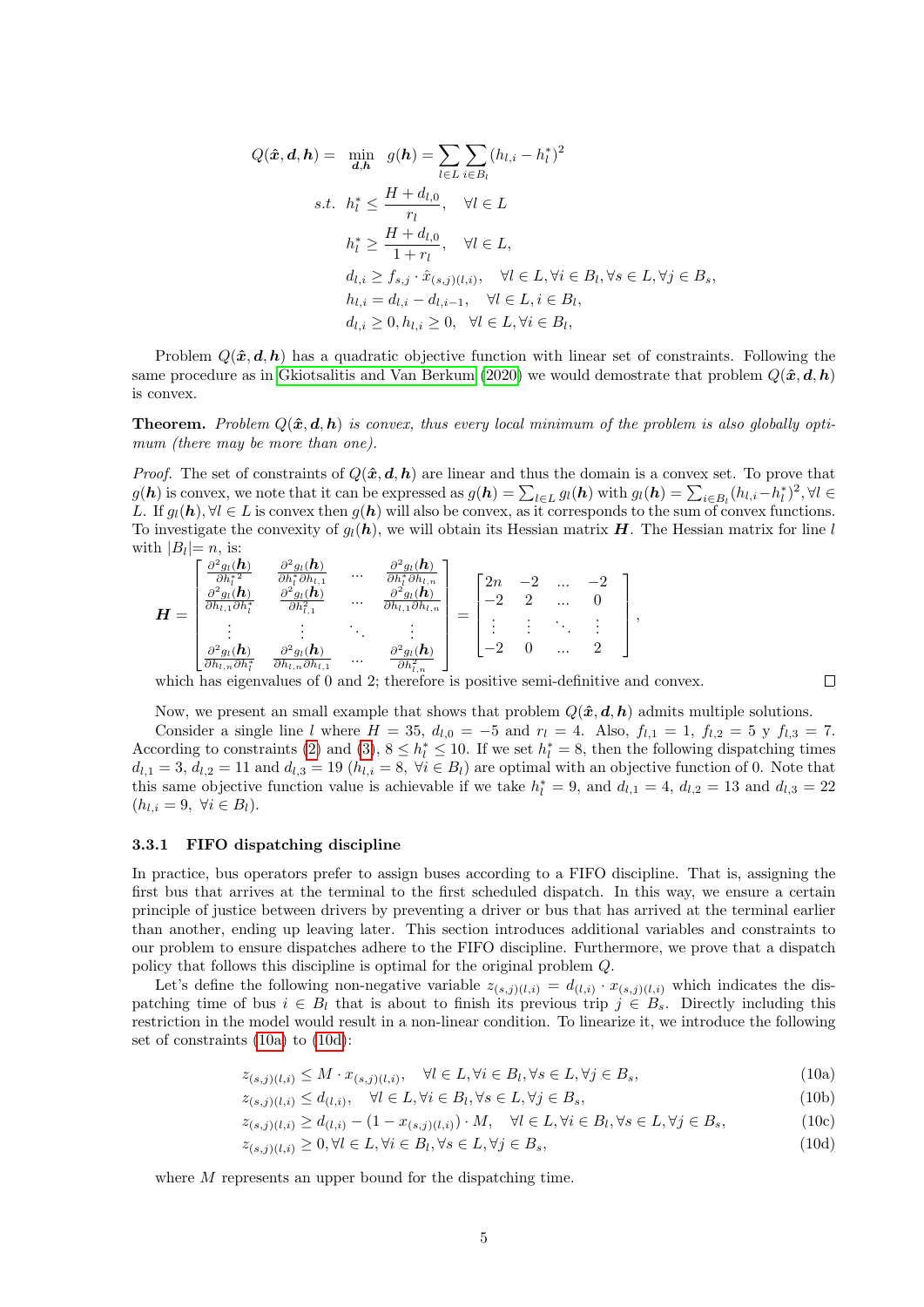The FIFO dispatching rule is achieved by imposing the following set of constraints for all pair of buses  $j_1 \in B_{s_1}$  and  $j_2 \in B_{s_2}$  such that  $f_{(s_1,j_1)} \leq f_{(s_2,j_2)}$ :

$$
\sum_{l \in L} \sum_{i \in B_l} z_{(s_1, j_1)(l, i)} - \sum_{l \in L} \sum_{i \in B_l} z_{(s_2, j_2)(l, i)} \le 0,
$$
\n(11)

<span id="page-5-0"></span>Constraint [\(11\)](#page-5-0) guarantees that if bus  $j_1 \in B_{s_1}$  arrives before to the terminal than bus  $j_2 \in B_{s_2}$ , it will be dispatched earlier. Note, that  $z_{(s,j)(l,i)} \ge 0$  only if  $x_{(s,j)(l,i)} = 1$ , otherwise  $z_{(s,j)(l,i)} = 0$ .

The MLVDP ensuring dispatches according to a FIFO discipline can be formulated as:

$$
\bar{Q}: \min_{\mathbf{d},\mathbf{h},\mathbf{x}} \sum_{l \in L} \sum_{i \in B_l} (h_{l,i} - h_l^*)^2,
$$
  
s.t. (2) - (9)  
(10a) - (11)

In what follows, we will prove that and optimal solution to problem Q is also an optimal solution to problem  $Q$ , i.e, a solution that complies with the FIFO discipline.

**Theorem.** A bus assignment that satisfies the FIFO discipline is an optimal solution for problem  $Q$ . That is, the first bus to arrive at the terminal should be assigned to the earliest scheduled departure.

*Proof.* Consider an optimal solution to problem  $Q$  that does not meet the FIFO discipline, as follows:  $x_{(k,b_k)(i,b_i)} = 1, x_{(l,b_l)(j,b_j)} = 1$  where  $d_{i,b_i} \ge d_{j,b_j}$  y  $f_{k,b_k} \le f_{l,b_l}$ .

For the above solution to be feasible it must satisfy that:

$$
d_{i,b_i} \ge f_{k,b_k} \tag{12a}
$$

$$
d_{j,b_j} \ge f_{l,b_l} \tag{12b}
$$

Since  $d_{j,b_j} \ge f_{l,b_l}$  and  $f_{l,b_l} \ge f_{k,b_k}$  then  $d_{j,b_j} \ge f_{k,b_k}$ , and  $x_{(k,b_k)(j,b_j)}$  is a feasible assignment.

Given that  $d_{i,b_i} \geq d_{j,b_j}$  and  $d_{j,b_j} \geq f_{l,b_l}$ , then  $d_{i,b_i} \geq f_{l,b_l}$  and  $x_{(l,b_l)(i,b_i)}$  is a feasible assignment. The new solution  $x_{(k,b_k)(j,b_j)} = x_{(l,b_l)(i,b_i)} = 1$  is a feasible assignment to problem Q and satisfies

the FIFO discipline. As the dispatching times remain unchanged, this solution is an optimal solution to  $Q$ .  $\Box$ 

From now on we will work with problem Q.

#### 3.3.2 Restrict the interchange between lines

Problem Q allows buses to freely interchange between lines. On some occasions, the interchange of buses with other lines is made impossible by restrictions in operation. For example, buses with specific characteristics (e.g., capacity) must be assigned to particular lines or preventing interchange between lines to keep drivers operating in a single service. On other occasions, bus exchanges between lines are executed only in exceptional situations, such as the lack of buses necessary to comply with the operational frequency.

Note that we can forbid the interchange between certain lines or between specific buses through the restrictions [\(6\)](#page-3-6), [\(7\)](#page-3-7). We can also discourage the interchange between lines by including in the objective function a term that penalizes this interchange, weighting it appropriately according to the operator's criteria. In this way, the problem Q becomes:

$$
\tilde{Q}: \min_{\mathbf{d},\mathbf{h},\mathbf{x}} \sum_{l \in L} \sum_{i \in B_l} (h_{l,i} - h_l^*)^2 + \sum_{s \in L} \sum_{j \in B_s} \pi_s \sum_{l \neq s} \sum_{i \in B_l} x_{(s,j)(l,i)},
$$
  
s.t. (2) – (9)

Where the term  $\sum_{l\neq s}\sum_{i\in B_l}x_{(s,j)(l,i)}$  counts the number of interchanges between line s and all the other lines in L and  $\pi_s$  represents the weighting factor for line s.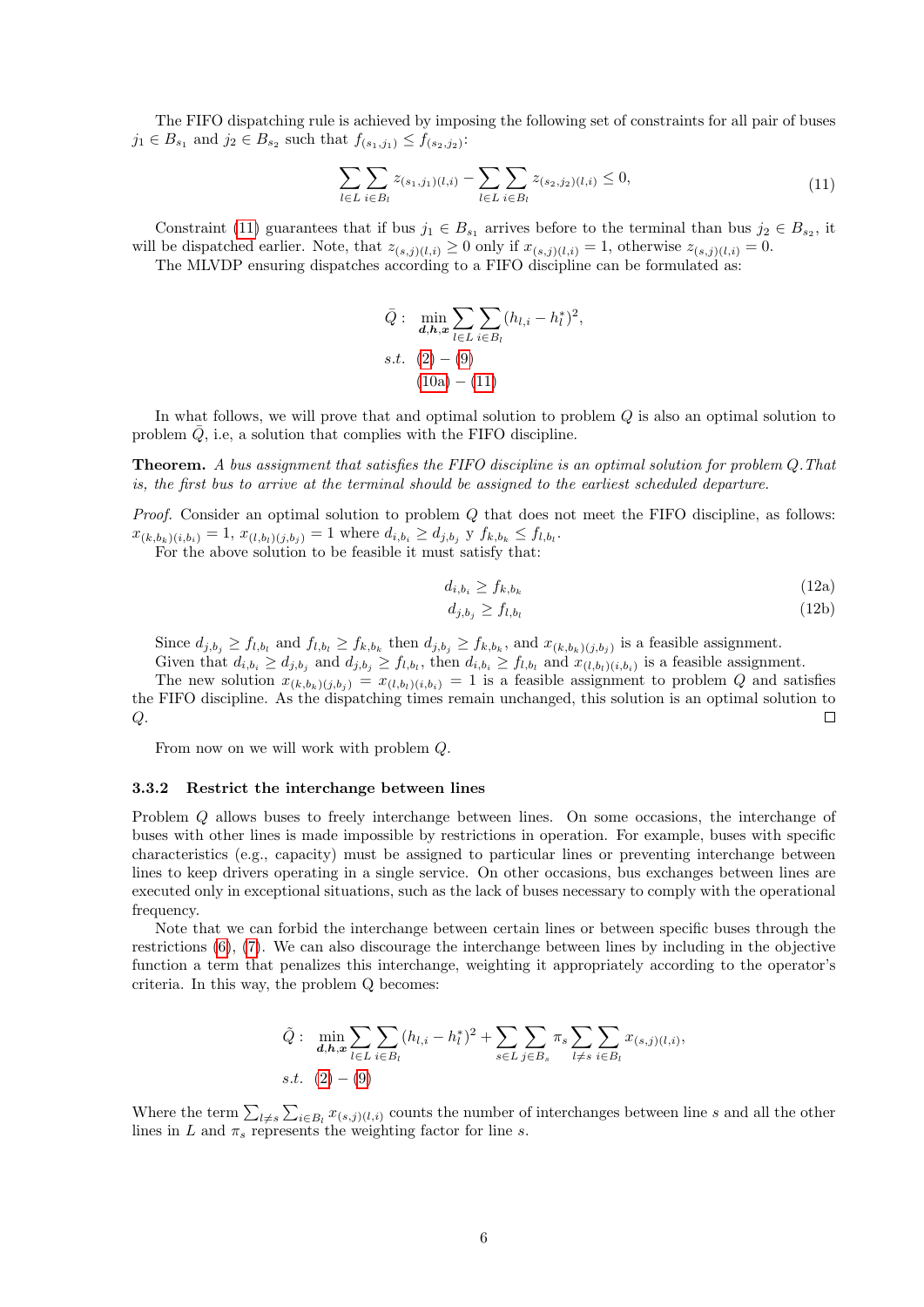### 3.4 Rolling Horizon dispatching policy

The MLVDP is a problem that dynamically decides the dispatching times and corresponding assignment of buses to each line. The underlying system faces significant operational uncertainties; for example, the remaining time for a bus to reach the terminal is not known precisely due to congestion, change in passenger demand that affects dwell times at stops, among others. To cope with this dynamic and stochastic environment, we adopt a rolling horizon policy (RH) [\(Powell, 2011\)](#page-13-10). Every time a bus reaches the terminal, a rolling horizon policy estimates the future dispatching times and bus assignment decisions for all lines  $l \in L$  and buses considered in the planning horizon  $(B_l)$ . However, an RH policy will implement only the decision regarding the next dispatching bus. All other future decisions serve to estimate the system's future cost and therefore are discarded; the model will be solved again when a new bus arrives at the terminal where updated information of the system will be available.

# <span id="page-6-0"></span>4 Numerical experiments and results

In this section, we present three different experiments to answer the following questions. First, how does the length of the rolling horizon affects the quality of the dispatching decisions? Second, which is the value of flexibility? That is, how much can be gained by allowing buses to interchange between lines? Finally, how much savings are additionally obtained by having more accurate predictions of buses' remaining travel time to the terminal?

In the rest of this chapter, we will present the simulation environment, introduce the experimental design, and end this section by showing each experiment's results.

### 4.1 Simulation environment

We simulate our system using an event base and stochastic simulator. Every time a bus arrives at the terminal triggers a new event. In each event, we execute two main process: i) assign a bus to the next trip and determine its departure time and ii) update the state of the system, i.e. the remaining time until the arrival of each bus to the terminal  $(f_{b,l})$ , the number of buses  $(r_l)$  to dispatch before the end of the period of operation and the remaining time before the end of this period  $(H)$ .

### 4.2 Experimental design

We define an scenario based on the number of lines that start their service from the terminal and their characteristics: the nominal frequency  $(f_{rl})$  and the variability of the headway between the buses that arrive at the terminal represented by the coefficient of variation (COV). For each line, at the beginning of each simulation, we also know the number of buses that remain to be dispatched before the end of the operational period and the last bus's dispatching time.

The scenario under study, is inspired by the current operation of Terminal San José from the Transantiago system in Santiago, Chile. This terminal is located at the south of the city and serves as a maintenance and shelter for around 150 buses [\(Subus, 2021\)](#page-13-11). Four different lines (201, 271, 201e, 228) start their operations from this point with nominal frequencies during the morning peak hour of 10, 6, 15, and 15 buses per hour respectively. The operation at this terminal presents important operational challenges as depicted in Figure [3](#page-7-0) which shows the COV at the beginning and at the end of the route for each of these lines during the morning peak period. Each dot represents the COV for a specific line and day. The COV was obtained from the quality service indicators reported by the Metropolitan Public Transport Directorate [\(DTPM, 2021\)](#page-12-18) for all Tuesday, Wednesday, and Thursday of August 2019. From Figure [3](#page-7-0) we first observe that buses are rarely dispatched at regular headways which is highlighted by a large proportion of COV larger than 0.5. Second, we notice how the COV deteriorates along the route, where more than 40% of the observations reach a COV higher than 1 at the end of the service.

Based on the above information we simulate the last thirty minutes before the operational period ends  $(H = 0.5h)$ . We consider four lines  $L = \{l_1, l_2, l_3, l_4\}$ , with a nominal frequency  $(fr_l)$  of 15 buses per hour for  $l_1$  and  $l_2$  and 10 buses per hour for  $l_3$  and  $l_4$ , while the COV between the buses that arrive at the terminal is set to one for all lines. To establish the number of buses left to dispatch on each line  $(r_l)$ , we consider an operation in which the frequency's compliance is delayed, compared to the nominal one, on average a 15%. That is, the number of buses left to dispatch on each line is given by  $r_l = [H \cdot fr_l \cdot (1+\epsilon)]$ with  $\epsilon \sim U(0, 0.3)$ . Finally, for our base experiment we assume that the remaining time until the arrival of each bus to the terminal is known accurately. We will relax this assumption in experiment 3.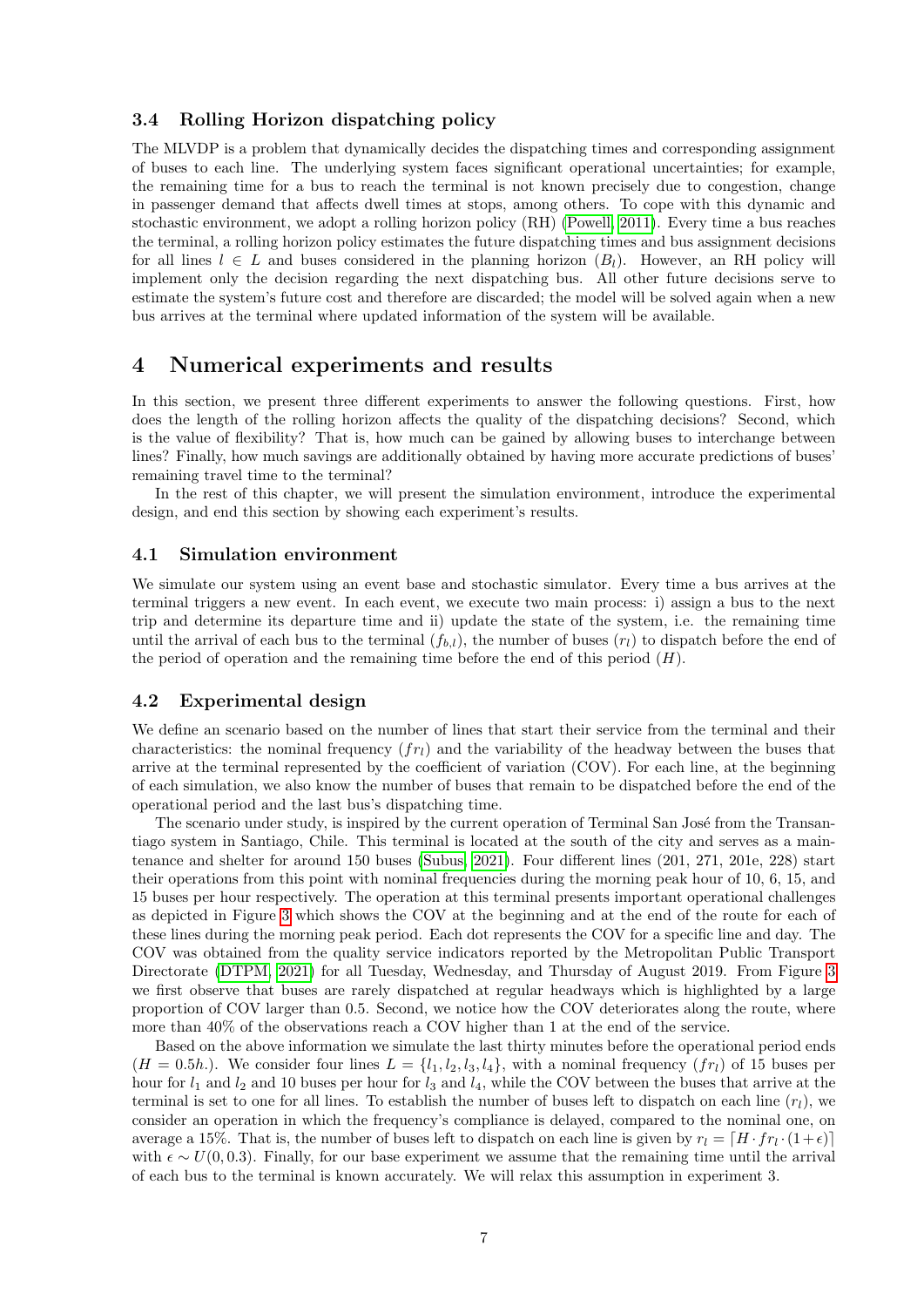<span id="page-7-0"></span>

Figure 3: COV of headways at the beginning and end of the service for lines 201, 271, 201e and 228.

### 4.3 Results

We now present the results of all our experiments. We implement our simulation in Python 3.7 and use Gurobi 8.1 to solve the optimization models (MLVDP) every time a new bus arrives to the terminal. We run all our experiments on a computer with an Intel Core i5 2.6 GHz processor and 8 GB of RAM.

We computed the following performance indicators for each of the flexibility schemes and tested experiments: (1) COV of dispatch headways, computed as the average COV of dispatch headways considering all lines and (2) Frequency compliance, measured as the percentage of bus dispatches made compared to those required. To obtain each performance indicator we run 100 simulations for each case under study.

### Experiment 1: Planning Horizon

Figure [4a](#page-8-0) and [4b](#page-8-0) presents the boxplot of the two performance indicators under different number of buses per line considered in the planning horizon. From Figure [4a](#page-8-0) we observe that the median COV of dispatch headways tends to decrease as the number of buses considered in the planning horizon increases. For the case in which we consider four buses in the planning horizon, this indicator's median turns out to be 33%, 15%, and 9% lower than when considering one, two, and three buses, respectively. Also, the variability of the indicator remains more or less constant across all the cases. The above suggest that increasing the number of buses in the planning horizon improves the regularity of dispatches.

Figure [4b](#page-8-0) shows that the best results in terms of frequency compliance are achieved for 1 and 3 buses in the planning horizon, wherein more than 50% of the simulated cases achieved compliance of more than 95%. This percentage drops to 90% when four buses are considered on the planning horizon.

Finally, Figure [5](#page-8-1) presents the average computational time to take each dispatching decision. We observe an exponential grow in this indicator as the number of buses considered on the planning horizon increases. While, the average computational time for the case of one bus is on average 0.008 s. this number raises to 1.82 s. when four buses are considered.

Given the above results regarding COV of dispatch headways, frequency compliance and considering that decisions must be made in real-time, we set for the rest of our experiments a rolling horizon of  $|B_l|=3, \forall l \in L.$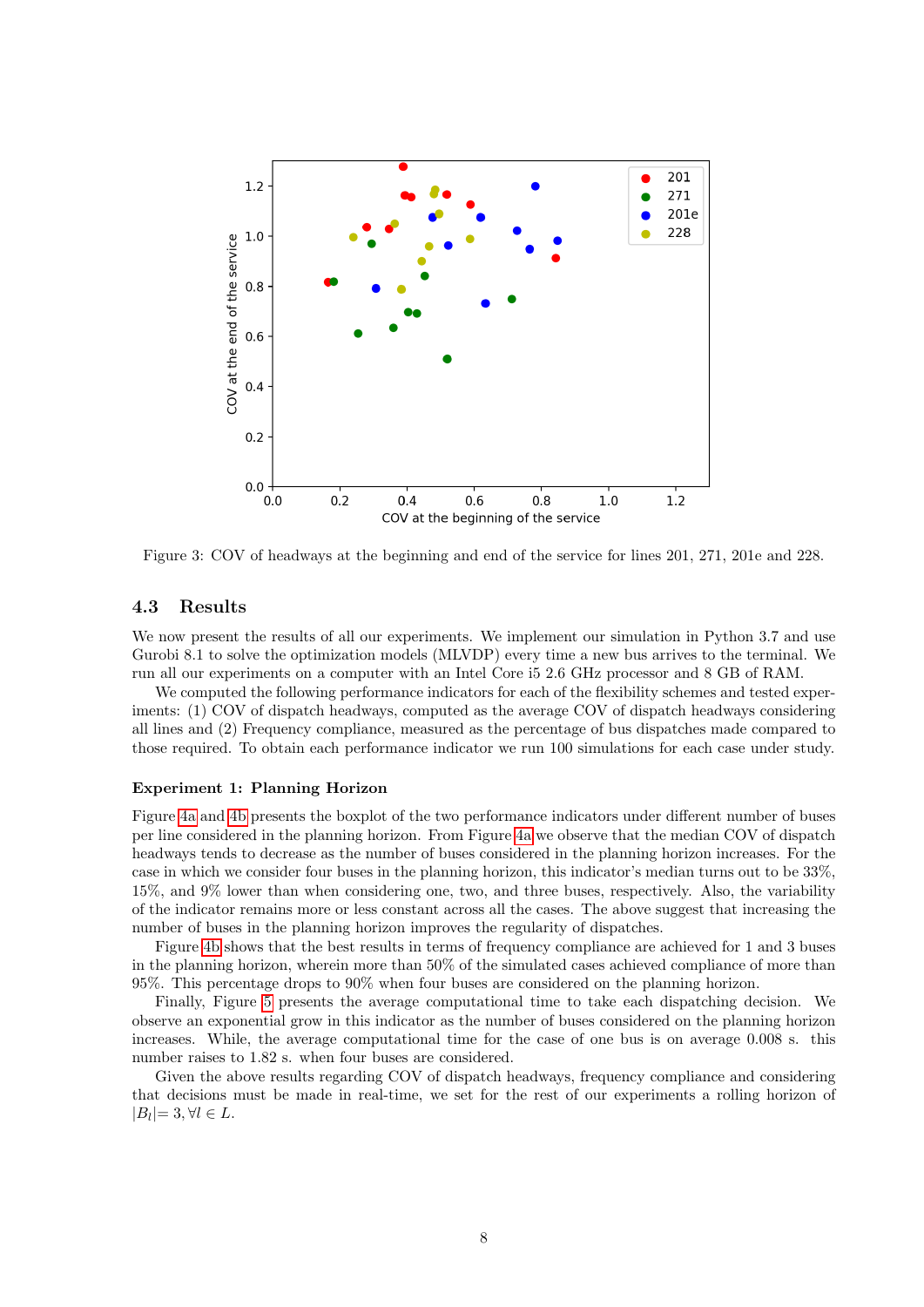<span id="page-8-0"></span>

Figure 4: Performance of the MLVDP under different number of buses per line considered in the planning horizon (100 simulations per case)

<span id="page-8-1"></span>

Buses per line considered in the planning horizon  $(B_l)$ 

Figure 5: Computational time of the MLVDP under different number of buses per line considered in the planning horizon (Average over 100 runs) ,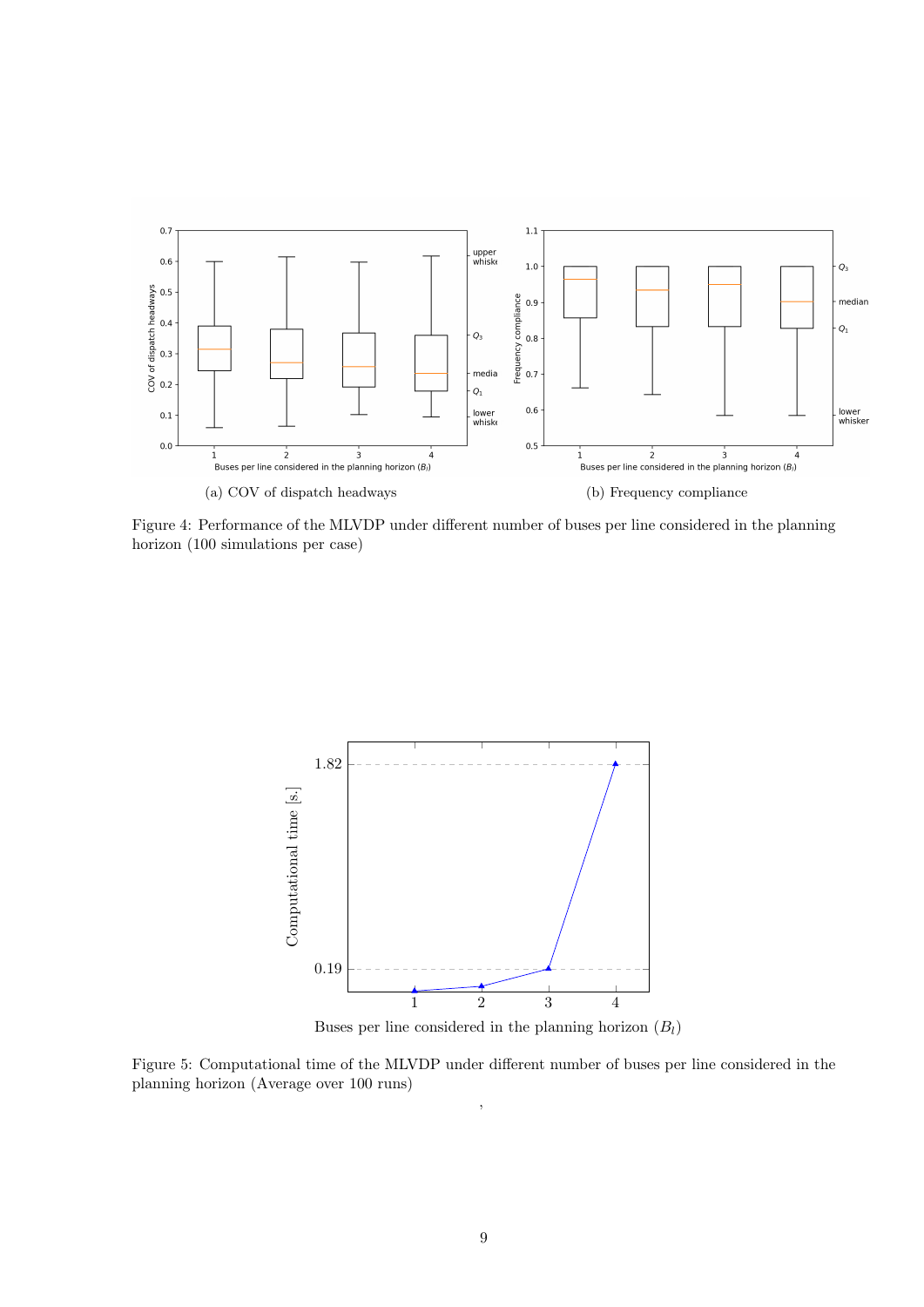#### Experiment 2: Flexibility schemes

To quantify how much can be gained by allowing buses to interchange between lines, we compare three different flexibility schemes:

- *Null flexibility*: where each bus operates on a specific line without the possibility of interchange. This scheme is equivalent to have a set of fictitious terminals where a single line begins in each one. For each terminal, we run the Q model to determine the dispatch times of each bus in its corresponding line.
- Partial flexibility: where interchange is limited between subset of lines. This setting is equivalent to have a set of terminals, each one serving a group of lines. Thus, we solve problem Q for each terminal to determine the dispatching times of the lines that start at each fictitious terminal. In our experiment, we allow the interchange of buses between  $l_1$  and  $l_2$  and between  $l_3$  and  $l_4$ .
- Full flexibility : where each arriving bus could be assigned to any of the lines that start at this terminal.

We also include a flexible *heuristic* dispatching rule for comparison purpose. The heuristic is based in a FIFO dispatching policy, it allows the interchange of buses between any line and adopts a priori target headway. Every time a bus b is ready to depart from the terminal, we compute for each line the interval between its last dispatch and the time when the arriving bus is ready for departure. If this interval is greater than the design (target) headway of the line, then the line is added to a candidate list. If more than one line is included in the candidate list, we assign bus  $b$  to the line with the greater deviation from the design headway, where the deviation is determined as the division between the computed interval and the design headway. In this case, the bus is dispatched to this line as soon it is available to depart. If none of the lines exhibit a computed interval greater than the design headway, then the bus is assigned to the same line it was operating. In this case, we hold bus  $b$  until the interval with the last dispatching bus of the line is equal to the design headway.

<span id="page-9-0"></span>



Figures [6a](#page-9-0) and [6b](#page-9-0) present the results in the form of boxplot for the different flexibility schemes and the *heuristic* dispatching rule. Compared with the *Null flexibility* scheme, the median of the COV is reduced by 9% under the *Partial flexibility* scheme and by 19% compared with the *Full flexibility*, which shows how allowing more ductile operations can improve the regularity of the dispatch. Also, under the Full flexibility scheme, more than  $25\%$  of the simulation runs show a COV smaller than 0.2 while 75% show a COV smaller than 0.37.

We also observe the benefits of increasing flexibilibility when analyzing the frequency compliance. Again, the median frequency compliance under Full flexibility increases by 19% compared with Null flexibility and by 12% compared with the *Partial flexibility* scheme. Moreover, in 25% of the simulations, the Full flexibility scheme is able to dispatch all buses and in all simulations the frequency compliance is 83% or higher. In contrast, the Partial and Null flexibility scheme achieve only 50% of the simulations with a compliance higher than 85% and 80% respectively.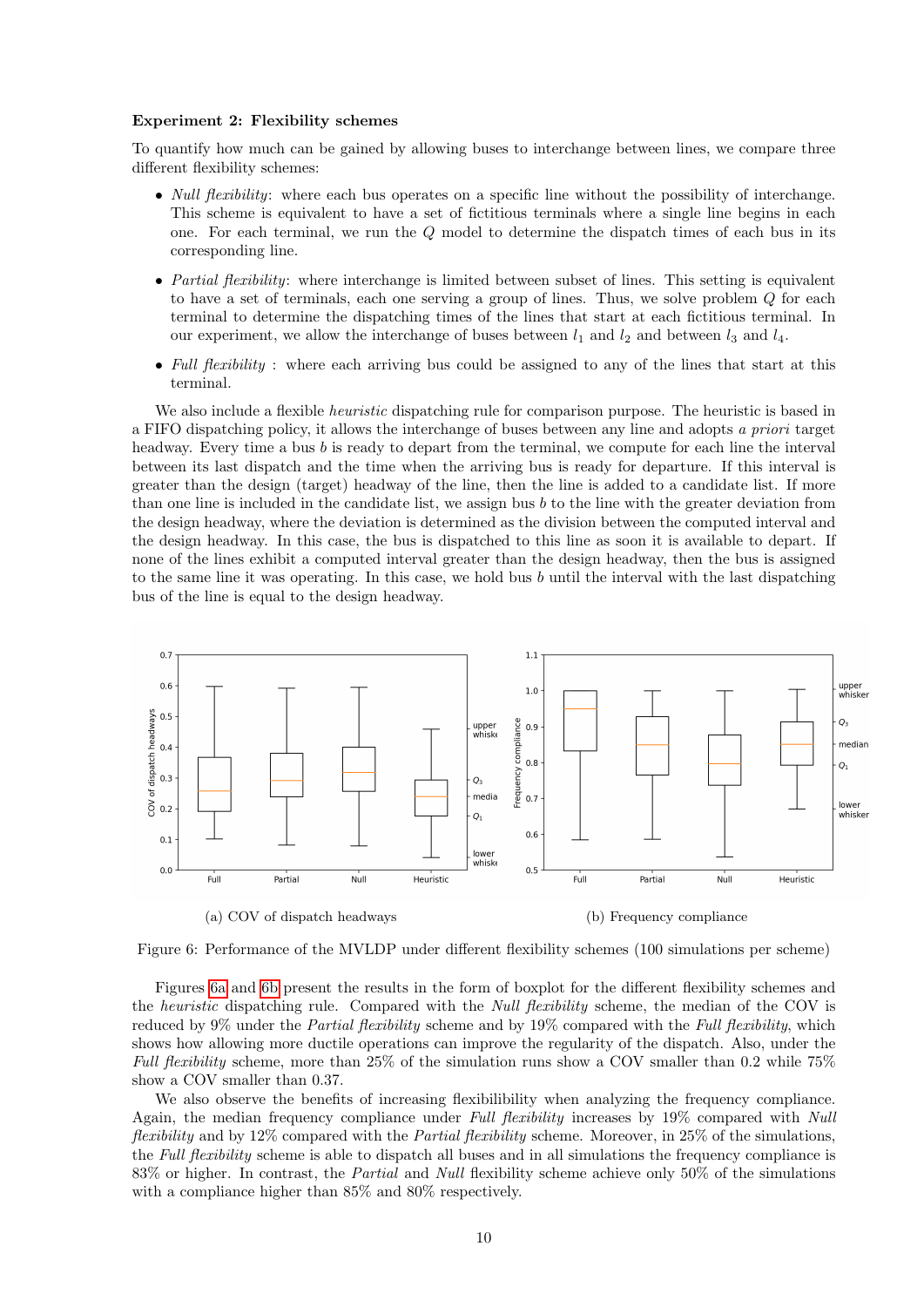<span id="page-10-0"></span>

Figure 7: Expected waiting time under Full flexibility  $(F)$  and the Heuristic  $(H)$  scheme for the different lines (100 simulations per case)

If we now compare the Full flexibility scheme with the heuristic, we observe that the later is able to achieve more regular dispatches than the Full flexibility scheme. While the median COV for the heuristic yields a 0.24 this number rise to 0.26 for the Full flexibility, a 7.3% smaller. However, from Figure [6b](#page-9-0) we notice that the median frequency compliance of the *heuristic* is 11.5% smaller than that of the Full scheme. These results can be explained because the heuristic is only concerned with achieving regular dispatches according to a priori target headway without considering satisfying the operation's planned frequency. In contrast, the different flexibility schemes presented try to dynamically adapt dispatch intervals to achieve two objectives: meet the established operational frequency and maintaining regularity in the dispatch.

From the passenger's point of view, both the frequency and regularity of the headways directly impact waiting times. Assuming that the dispatch headways are maintained along the route, we can approximate the waiting time of each line according to the following expression [\(Welding, 1957;](#page-13-12) [Osuna and Newell,](#page-13-13) [1972\)](#page-13-13):

$$
E[W] = \frac{E[h]}{2} \cdot (1 + COV^2)
$$
\n(13)

Figure [7](#page-10-0) depicts the box plot of the expected waiting time for each line for the Full and heuristic scheme. We can observe that the greater benefits of the Full scheme are obtained in lines with higher frequencies  $(l_1 \text{ and } l_2)$ , while in lines  $l_3$  and  $l_4$  the median waiting time are similar in the Full and heuristic scheme. We can explain the greater benefits obtained in high frequency lines because the difference in the number of buses to dispatch before the end of the period between the planned and the current operation may be greater in these scenarios. In our experiment, the expected number of extra buses to dispatch during H (30 minutes) is 1.125 for  $l_1$  and  $l_2$  and 0.75 for  $l_3$  and  $l_4$ . Therefore, the Full scheme is capable to better adapt to this scenario where more buses must be dispatched. At the same time, the heuristic completely ignores this factor, only worrying about dispatching at regular intervals according to the target headway.

### Experiment 3: Accuracy of travel time predictions

Our last experiment explores how much affect the performance of the MLVDP by having more accurate predictions of buses' remaining travel time to the terminal. To do so, we assume that the estimates of the remaining time to reach the terminal are obtained from a Normal distribution  $f_{b,l} \sim N(\hat{f}_{b,l}, \sigma)$  with  $\sigma = \hat{f}_{b,l} \cdot \phi$ , where  $\hat{f}_{b,l}$  corresponds to the precise remaining time for bus b from line l to reach the terminal.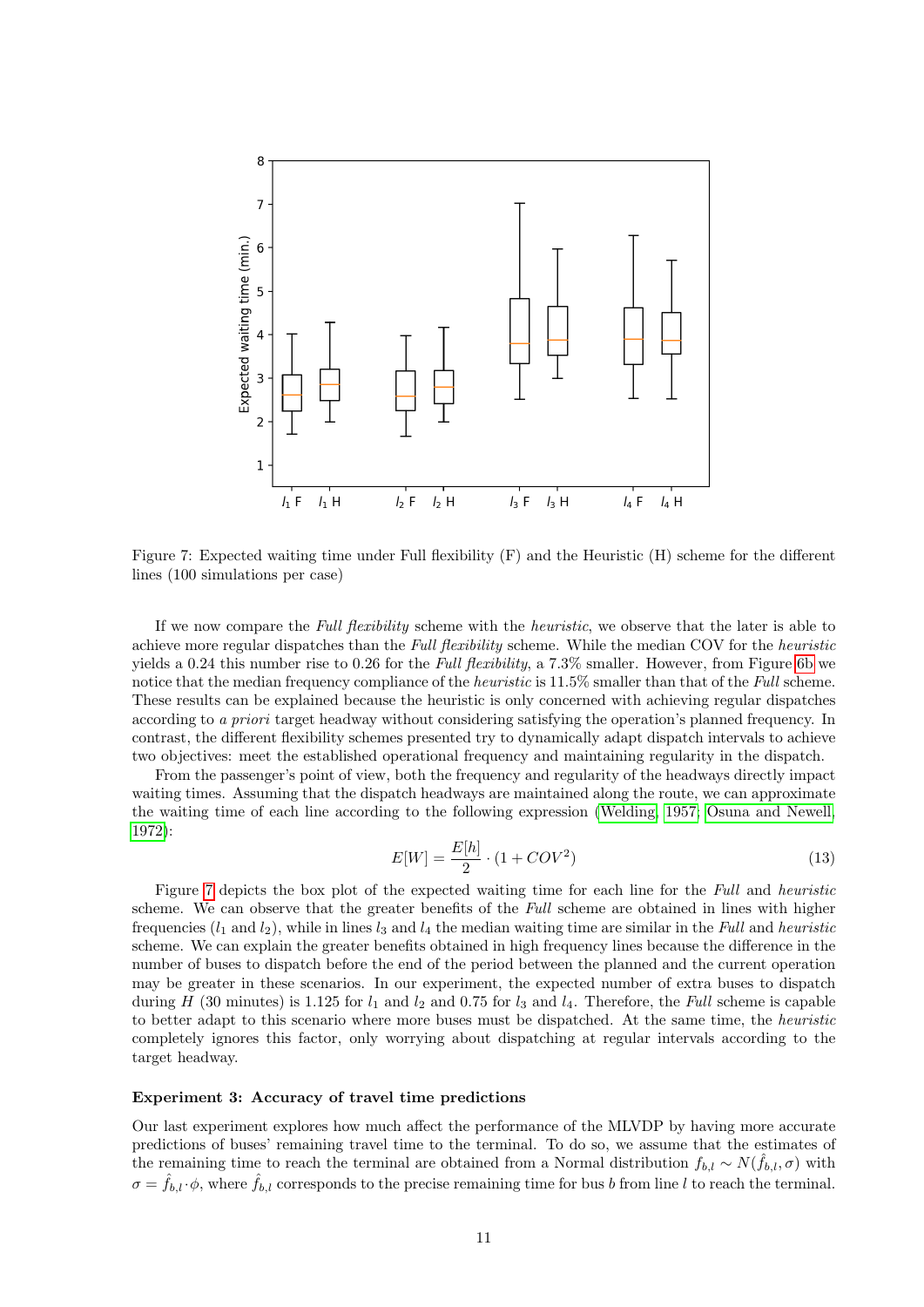<span id="page-11-1"></span>

Figure 8: Performance of the MLVDP under different levels of accuracy in remaining travel time estimations (100 simulations per case)

We consider three different values of  $\phi = \{15\%, 30\%, 50\%\}\$  and include for comparison purpose the case of perfect information  $(f_{b,l} = \hat{f}_{b,l})$  which we will denote as  $\phi = 0$ .

From Figure [8a](#page-11-1) we observe that having more accurate information has a positive impact in reducing the COV of dispatched headways specially for  $\phi$  values of 30% and 50%. The reduction achieved with perfect information translates that the median COVs are 20% and 30% lower than under the instances of  $\phi = 30\%$  and 50%, respectively. It is important to note that mild errors in time estimations ( $\phi = 15\%$ ) do not have important effects in this performance indicator reflecting the robustness of the model. We also observe from Figure [8b,](#page-11-1) that the frequency compliance is in general not affected by the accuracy of travel time estimations. The median in all cases is close to 95% while the 75% of the simulations runs independently of the  $\phi$  value shows frequency compliance over an 83%.

## <span id="page-11-0"></span>5 Conclusions

In this article, we study what we call the Multiline Vehicle Dispatching Problem, which integrates the following decisions: decide the ideal dispatching headway for each line, assigns the line to operate, and determine the dispatching time for the following arriving buses to the terminal. The objective is to minimize the dispatching interval's deviation from an ideal headway that is dynamically updated based on the system's status. We present a Mixed-integer quadratic formulation and adopt a rolling horizon policy to cope with the dynamic and stochastic environment of public transit systems.

From the mathematical analysis carried out, we show that given an assignment of buses to operate, the problem of determining dispatch times from the terminal, admits (possible) multiple optimal solutions. We also prove that a bus assignment that satisfies the FIFO discipline is an optimal solution for the proposed problem. This result is essential for decision-makers because it provides an optimal policy to determine in which order to dispatch buses from a terminal.

We empirically test our model in a stochastic simulation environment under different operational conditions. The results demonstrate that the decisions times to take each solution are compatible with real-time applications. We also observe that allowing buses to interchange among lines reduces the COV of dispatch headways and improves frequency compliance by nearly 20% when compared with the case where buses are restricted to operate in a single line. Furthermore, our proposed MLVDP model shows to be superior in terms of expected waiting times, than a myopic heuristic scheme that allows full flexibility but considers a priori target headway. MLVDP demonstrate significant benefits in relation to the heuristic in high frequency lines in which the frequency's compliance is severe delayed compared to the nominal one. Finally, we found that our model is not very sensitive to mild errors in remaining travel time estimations to the terminal.

Avenues for future research include how to incorporate vehicle autonomy restrictions when assigning them to a line. In a context in which there is a fleet of electric buses, one can extend the MLVDP to integrate the decision to dispatch a bus to a new route or to send it to recharge its batteries.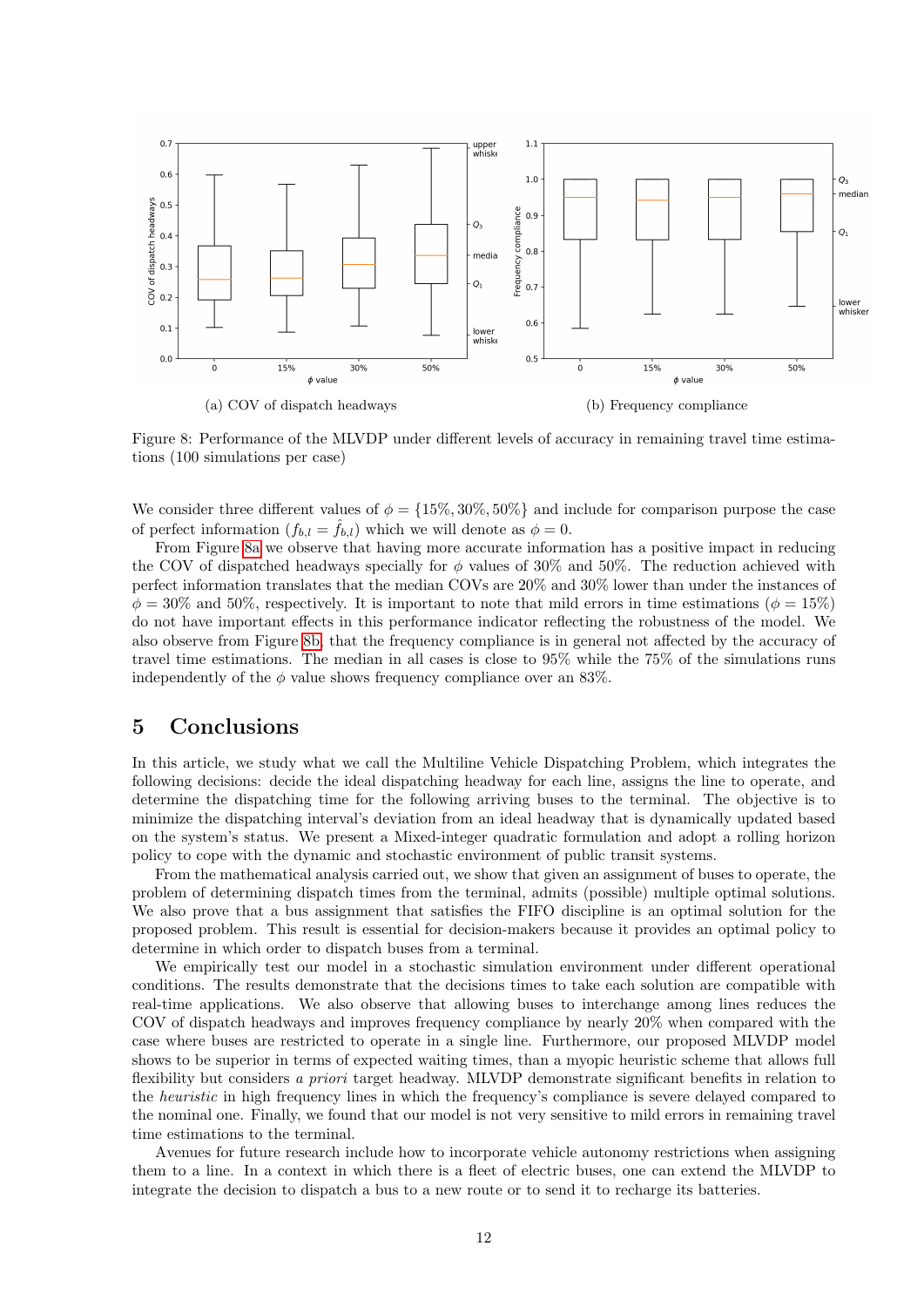# Acknowledgements

The authors would like to thank for the support provided by Bus Rapid Transit Centre of Excellence (BRT+) funded by the Volvo Research Foundation (VREF).

### References

- <span id="page-12-17"></span>Argote-Cabanero J, Daganzo CF, Lynn JW (2015) Dynamic control of complex transit systems. Transportation Research Part B: Methodological 81:146–160
- <span id="page-12-1"></span>Barnett A (1974) On controlling randomness in transit operations. Transportation Science 8(2):102–116
- <span id="page-12-7"></span>Bartholdi III JJ, Eisenstein DD (2012) A self-coördinating bus route to resist bus bunching. Transportation Research Part B: Methodological 46(4):481–491
- <span id="page-12-3"></span>Berrebi SJ, Watkins KE, Laval JA (2015) A real-time bus dispatching policy to minimize passenger wait on a high frequency route. Transportation Research Part B: Methodological 81:377–389
- <span id="page-12-13"></span>Bian B, Zhu N, Pinedo M, Ma S, Yu Q (2020) An optimization-based speed-control method for high frequency buses serving curbside stops. Transportation Research Part C: Emerging Technologies 121:102,860
- <span id="page-12-11"></span>Bueno-Cadena C, Muñoz JC (2017) Reducing metro trip times and energy consumption through speed control, holding and boarding limits. Transportmetrica A: Transport Science 13(9):767–793
- <span id="page-12-15"></span>Chow AH, Li S, Zhong R (2017) Multi-objective optimal control formulations for bus service reliability with traffic signals. Transportation Research Part B: Methodological 103:248–268
- <span id="page-12-9"></span>Cortés CE, Sáez D, Milla F, Núñez A, Riquelme M (2010) Hybrid predictive control for real-time optimization of public transport systems' operations based on evolutionary multi-objective optimization. Transportation Research Part C: Emerging Technologies 18(5):757–769
- <span id="page-12-2"></span>Daganzo CF (2009) A headway-based approach to eliminate bus bunching: Systematic analysis and comparisons. Transportation Research Part B: Methodological 43(10):913–921
- <span id="page-12-12"></span>Daganzo CF, Pilachowski J (2011) Reducing bunching with bus-to-bus cooperation. Transportation Research Part B: Methodological 45(1):267–277
- <span id="page-12-8"></span>Dai Z, Liu XC, Chen Z, Guo R, Ma X (2019) A predictive headway-based bus-holding strategy with dynamic control point selection: A cooperative game theory approach. Transportation Research Part B: Methodological 125:29–51
- <span id="page-12-10"></span>Delgado F, Munoz JC, Giesen R (2012) How much can holding and/or limiting boarding improve transit performance? Transportation Research Part B: Methodological 46(9):1202–1217
- <span id="page-12-14"></span>Delgado F, Muñoz JC, Giesen R, Wilson NH (2015) Integrated real-time transit signal priority control for high-frequency segregated transit services. Transportation Research Record 2533(1):28–38
- <span id="page-12-4"></span>Delgado F, Munoz JC, Giesen R (2016) Brrt: adding an r for reliability. Restructuring Public Transport through Bus Rapid Transit: An International and Interdisciplinary Perspective p 317
- <span id="page-12-18"></span>DTPM (2021) Indicadores calidad de servicio un2. Tech. rep., URL [https://www.dtpm.cl/index.php/](https://www.dtpm.cl/index.php/indicadores-de-operacion/indicadores-calidad-de-servicio-un2) [indicadores-de-operacion/indicadores-calidad-de-servicio-un2](https://www.dtpm.cl/index.php/indicadores-de-operacion/indicadores-calidad-de-servicio-un2)
- <span id="page-12-6"></span>Eberlein XJ, Wilson NH, Bernstein D (2001) The holding problem with real–time information available. Transportation science 35(1):1–18
- <span id="page-12-5"></span>Gkiotsalitis K, Van Berkum E (2020) An exact method for the bus dispatching problem in rolling horizons. Transportation Research Part C: Emerging Technologies 110:143–165
- <span id="page-12-16"></span>Hernández D, Muñoz JC, Giesen R, Delgado F (2015) Analysis of real-time control strategies in a corridor with multiple bus services. Transportation Research Part B: Methodological 78:83–105
- <span id="page-12-0"></span>Ibarra-Rojas OJ, Delgado F, Giesen R, Muñoz JC (2015) Planning, operation, and control of bus transport systems: A literature review. Transportation Research Part B: Methodological 77:38–75